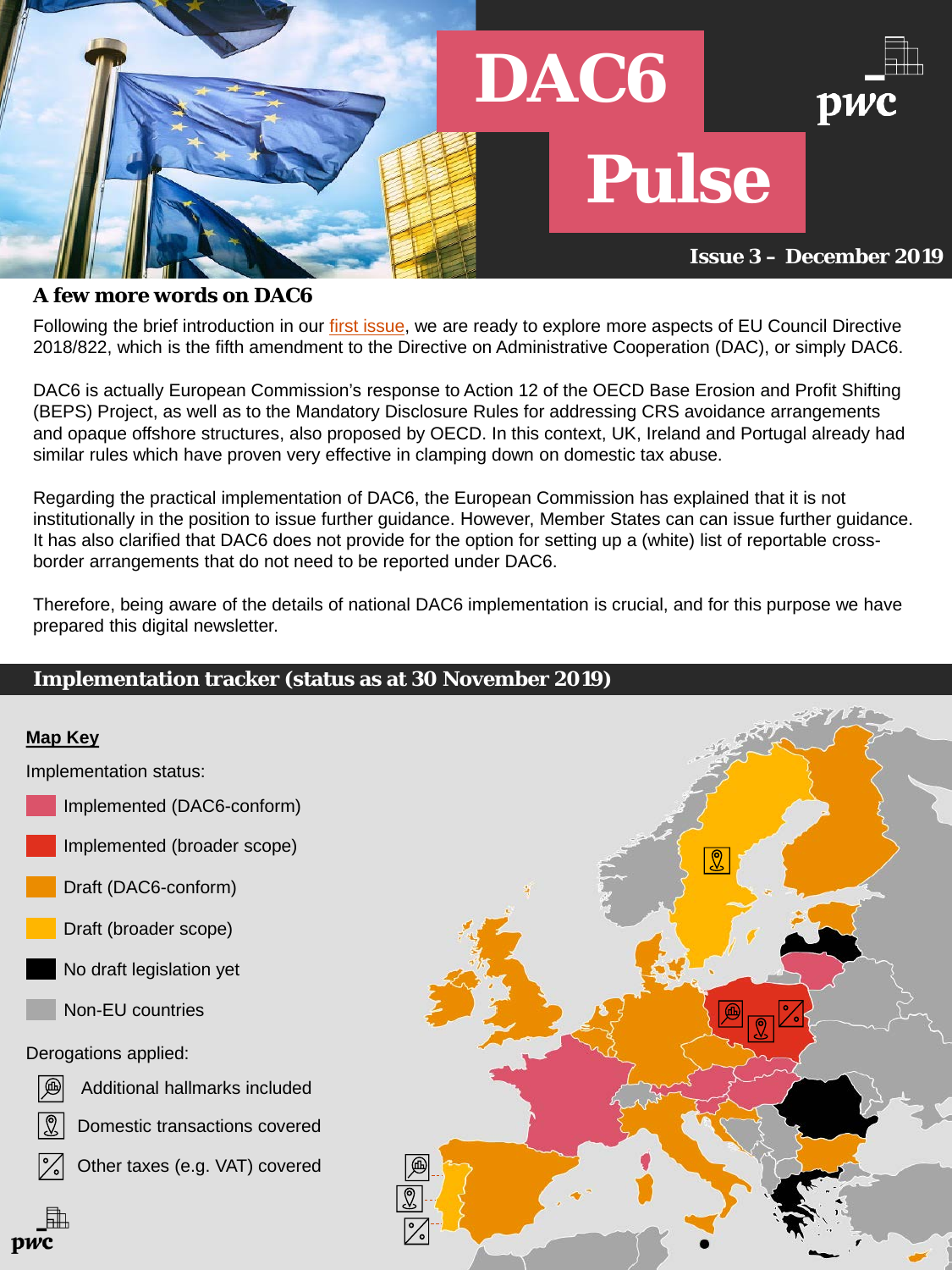- **Belgium, Denmark, Finland**: Draft bill implementing DAC6 presented to the Parliament.
- **Bulgaria:** The Parliament adopted on a preliminary reading the draft bill.
- **Cyprus**: Public consultation ended.
- **Netherlands**: Final proposal has been adopted by the Lower House of Representatives and is expected to pass the Senate in mid December. Clarifications were provided during parliamentary proceedings.
- **Spain: Draft forms for DAC6 reporting under public** consultation.

### **Latest DAC6 developments**

- **Cyprus:** A tax advantage arises in relation to the taxes within the scope of the DAC i.e. EU taxes.
- **France**: Customs and excise duties or VAT are not expressly excluded, however, are expected to be.
- **Germany**: In some points the detailed design of the hallmarks differs from DAC6.
- **Ireland**: Unlike in DAC6, definitions of "tax advantage" and "arrangement" are provided.
- **Netherlands**: A group company of the taxpayer itself is considered as an intermediary, for example when its tax specialists perform the tax function for the whole group.
- UK: DAC6 is expected to be implemented regardless of what happens on Brexit.

### **Notable national implementation aspects**

### **Special story: Demystifying the DAC6 myths**

Our team combines experts in tax, people, processes, data and technology. By bringing these different skill sets together, we can help you and your organization understand DAC6, and the broader tax policy context, and implement effective controls and processes to ensure all reportable cross-border arrangements are proactively identified and managed.

Furthermore, we have developed a **DAC6 Smart Reporting tool** that makes use of technology to ensure DAC6 compliance, while keeping costs under control. Find out more [here](https://store.pwc.ch/de/service/smartsurvey-for-dac6).

[EMEA webcast on DAC6](https://www.youtube.com/watch?v=_1a1CptOuaw&feature=youtu.be)

EU MDR - Key themes and expert [insights for business \(PwC UK\)](https://www.google.com/url?q=https%3A%2F%2Fevent.webcasts.com%2Fviewer%2Fevent.jsp%3Fei%3D1254825%26tp_key%3D22808d82cc&sa=D&sntz=1&usg=AFQjCNG6r58ID0avwy1Ybfpo3TNrYYVOGw)

[The Polish MDR from foreign entities and](https://soundcloud.com/pwcpolska/the-polish-mdr-from-foreign-entities-and-individuals-perspective)  individuals perspective

# [Hallmark of the month: E3](https://www.pwc.nl/nl/assets/documents/DAC6/DAC6%20Pulse%20-%20November%202019%20-Issue%202%20-%20Hallmark%20of%20the%20month.pdf)

# **Useful links How can PwC help you**

# **Stay tuned for our next issue featuring B2 as the "Hallmark of the month"!**

| In fact, there are three basic situations, where the<br>reporting obligation is shifted to the taxpayer:<br>a) In-house schemes, where there is no intermediary;<br>b) The intermediary is in a third country without any<br>taxable presence in the EU; or<br>c) The intermediary benefits from a waiver. In this<br>case, the intermediary has to inform the relevant<br>taxpayer accordingly. |            | Reportable arrangements are any cross-border<br>arrangements that contain at least one of the<br>hallmarks, which are defined as characteristics or<br>features that present an indication of a potential risk<br>of tax avoidance. However, they do not as such<br>constitute a finding of tax avoidance, but rather<br>denote tax planning arrangements which tax<br>administrations may wish to have closer look at. |                                                   |
|--------------------------------------------------------------------------------------------------------------------------------------------------------------------------------------------------------------------------------------------------------------------------------------------------------------------------------------------------------------------------------------------------|------------|-------------------------------------------------------------------------------------------------------------------------------------------------------------------------------------------------------------------------------------------------------------------------------------------------------------------------------------------------------------------------------------------------------------------------|---------------------------------------------------|
| <b>DAC6 concerns only</b><br><b>intermediaries</b>                                                                                                                                                                                                                                                                                                                                               | Myth #1    | Myth #2                                                                                                                                                                                                                                                                                                                                                                                                                 | A reportable arrangement<br>denotes tax avoidance |
| The term "arrangement" is<br>defined by DAC6                                                                                                                                                                                                                                                                                                                                                     | $M$ yth #3 | $M$ yth #4                                                                                                                                                                                                                                                                                                                                                                                                              | <b>Only EU companies are</b><br>affected by DAC6  |

The term arrangement within the meaning of the Directive has a broad scope, as no definition is provided. There is a reference that an arrangement can also include a series of arrangements and could comprise more than one step or part. However, according to the [Commission Services,](https://ec.europa.eu/transparency/regexpert/index.cfm?do=groupDetail.groupMeetingDoc&docid=19686) Member States are free to define an "arrangement" insofar as Multinational companies with headquarters outside the EU could fall under the mandatory disclosure rules if a link to an EU country is established. This clearly indicates that they should not underestimate the implications of DAC6, as failure to comply could mean sanctions. For such companies the development of a structured approach to prepare for

DAC6: The EU Directive on cross-border tax arrangements